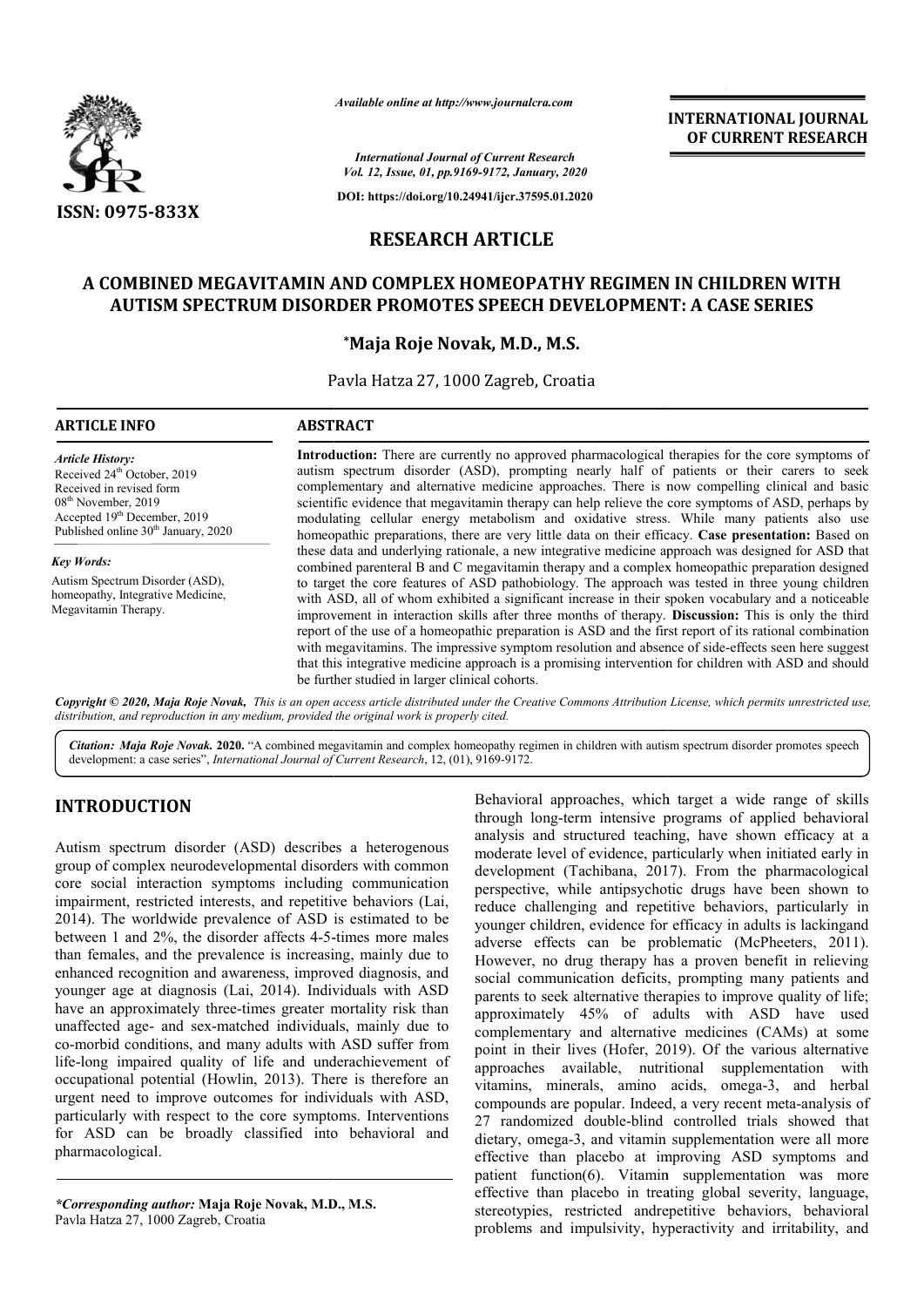various clinical domains including core symptoms, albeit with small effect sizes (Fraguas, 2019). Although over a quarter of adults with ASD have used alternative medicines such as homeopathy and naturopathic medicine, evidence on their efficacy is scarce (Hofer, 2019), with only two published studies on homeopathy use in ASD currently available; the first in 12 adults reporting that homeopathic secretin given weekly for 12 weeks demonstrated some worsening of behavior during treatment (Robinson, 2001), and the second a case series of six children who experienced improvements in core symptoms and communication deficits after being administered an appropriate similimum for each particular case (Rajalakshmi, 2009). This case series describes three young children with ASD treated with a combination of parenteral B and C megavitamin therapy and a complex homeopathic preparation designed to target core features of ASD pathobiology, namely antioxidant defects and defective cellular metabolism. All three children exhibited a significant increase in their spoken vocabulary and a noticeable improvement in interaction skills after three months of therapy.

**Case Presentation and Presenting Concerns:** Three children aged 3.2, 3.5, and 3 years of age (weights 15, 17, and 16 kg)presented to clinic with ASD as defined by DSM-5 criteria including difficulties in social communication and social interaction and restricted and repetitive behaviors. In particular, the children exhibited difficulties in expressive phonology and grammar, only speaking two-three meaningful words per week (child 1: mummy and yummy; child 2; bye bye and gimme; and child 3 mummy, daddy, and no). All children had been attending intensive speech therapy for several months to no effect. The patients' parents gave informed consent for treatment.

**Therapeutic Intervention and Treatment:** The children were prescribed a three-month course of combined megavitamins and Coenzyme Compositum (Heel, Germany; patent reference: PCT HR 2010/000015) as subcutaneous injections, since oral compliance with oral medications is poor in children and subcutaneous administration maximizes bioavailability. The megavitamin preparation contained vitamins B6 (5 mg), B1 (20 mg), vitamin B12 (100  $\mu$ g), and vitamin C (20 mg), while Coenzyme Compositum was as described previously (Novak, 2013; Novak, 2019). Briefly, Coenzyme Compositum is available in 2.2ml vials as an over-the-counter preparation andcontains compounds involved in the Krebs cycle, as well as herbal homeopathic remedies, all present in equal volume (Novak, 2013; Novak, 2019). The patients received their injections each working day in clinic under medical supervision to ensure correct subcutaneous administration and consistency. Gluteal skin was anesthetized with 0.5% Emla (lidocaine/prilocaine) cream prior to subcutaneous injection using a 5 ml syringe and insulin needles, once daily at 10 am. Two subcutaneous injections were given, the first containing the B vitamins diluted in one 2.2 ml vial of Coenzyme Compositum, and the second containing vitamin C diluted in another 2.2 ml vial of Coenzyme Compositum.

**Follow-up and Outcomes:** After three months of therapy, all three children had increased the number of meaningful spoken words per week: child 1, 18 words (mummy, daddy, bye, own name, no, yes, petname, kitty, puppy, teddy bear, chicken, juice, milk, tractor, nose, tree, birdy); child 2, 19 words (mummy, daddy, grandma, auntie, bye, chicken, bunny, puppy, wannaeat, teddy bear, doll, thank you, let's go home, banana); and child 3, 15 words (mummy, daddy, grandma, auntie, bye, yummy, kitty, puppy, no, eat, go, bread, cake, ice cream). This increase in the number of spoken words was significantly different (average 2.3 words before therapy to an average of 17.3 words after therapy; Student's t-test p=0.01).Furthermore, eye-to-eye contact had increased and there was a noticeable improvement in interactions with toys.On the clinical global impression improvement scale, the score was 2 (much improved) (Busner, 2007). Aside from discomfort at the site of application, no other side effects were observed. The urine was noted to have changed in odor and color, consistent with high vitamin B intake.

# **DISCUSSION**

Currently available drugs for the treatment of ASD mainly target co-occurring symptoms such as aggressive or selfinjurious behaviors, irritability, and outbursts, with two atypical antipsychotics (aripiprazole and risperidone) currently licensed by the US Food and Drug Administration (FDA) for this purpose (Goel, 2018). However, no drugs are available for the treatment of the core symptoms of ASD, namely impairments in communication and social interaction and the presence of restricted and repetitive behaviors. This prompted the present study, which examined the use of a B and C megavitamin preparation combined with a complex homeopathic preparation administered parenterally. By using this integrative medicine approach, paradigmatically different therapeutic actions were combined with the hope of magnifying the therapeutic potential. The use of CAMs, especially nutritional supplements in the form of vitamins, is a promising strategy to reduce symptom burden in ASD patients while avoiding harmful side-effects. The causal relationship between the pathogenesis of ASD and multivitamin intake is supported by several lines of evidence. First, population-based studies have shown that multivitamin intake during gestation may be associated with a decreased risk of ASD in newborns, with mothers of ASD children less likely to have taken vitamin supplementation before and after conception (Schmidt *et al*., 2011) or during pregnancy (DeVilbiss, 2017). Second, an interventional study showed that multivitamin supplementation administered to ASD children for three months can improve sleep, reduce ASD symptoms, and improve biomarkers of energy production and oxidative stress (Adams *et al*., 2011).

Third, megavitamin (i.e., doses above recommended dietary allowances (RDA)) administration of vitamin B6 and magnesium has been shown to improve social interactions, communication, and stereotyped restricted behavior in ASD children (Mousain-Bosc, 2006). Fourth, three months of dietary supplementation with vitamin B12 in combination with glutathione (GSH) and a low fructose/organic diet improved concentration, social interactions, behavior, and speech in ASD children (Patel, 2007). Fifth, A 30-week, double-blind, placebo-controlled study of high-dose vitamin C (110 mg/kg) reported a reduction in autism severity (Dolske, 1993). Finally, lower vitamin B levels have been detected in ASD children compared to age-matched controls (Ali, 2011). Therefore, there is compelling clinical evidence that vitamin deficiency is associated with ASD pathobiology and that vitamin replacement might therefore be an effective treatment for the condition. Although the etiology of ASD remains uncertain, oxidative stress and defective energy metabolism are both implicated in its pathogenesis. Reducing plasma GSH increases the oxidized: reduced GSH ratio, and antioxidant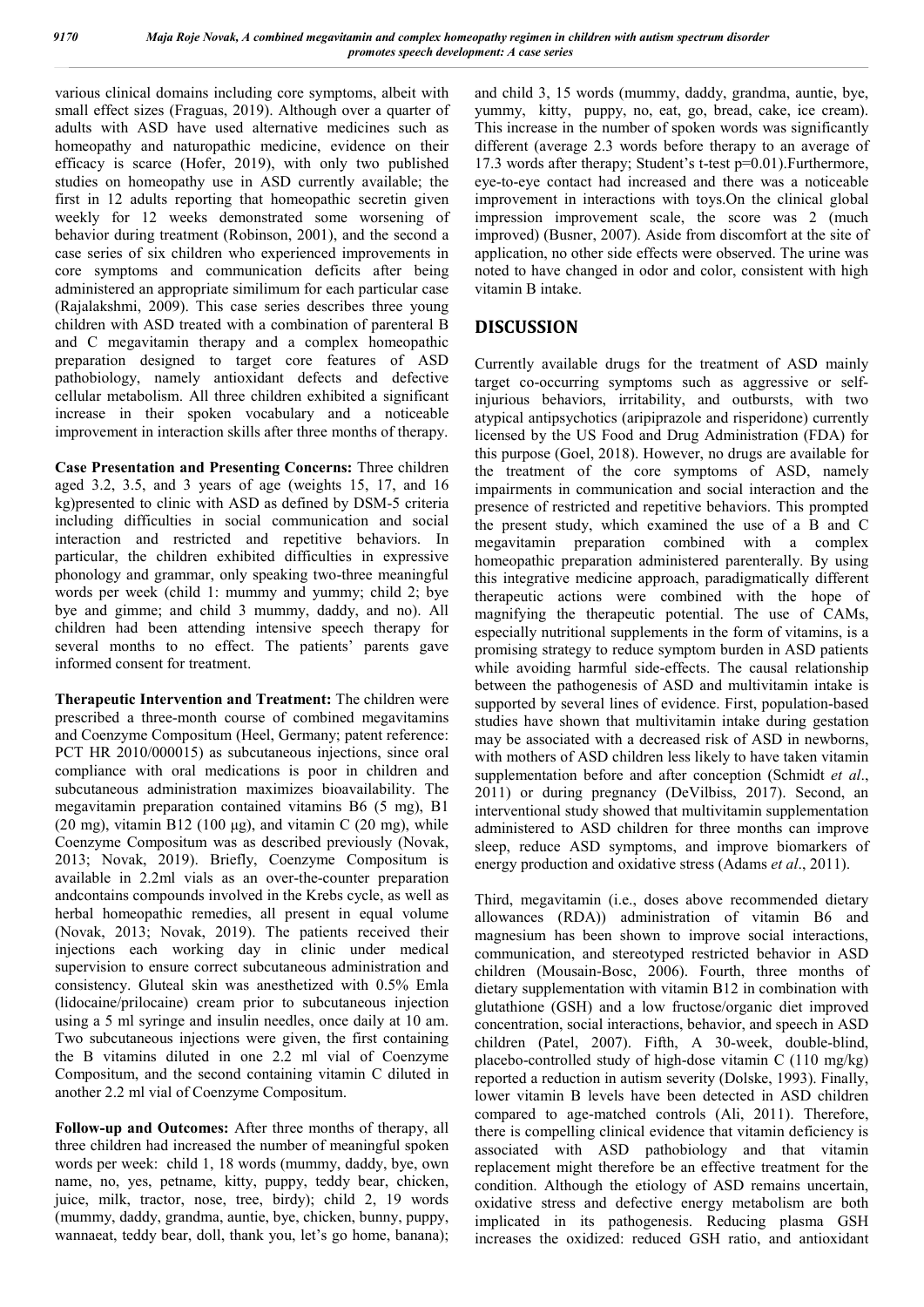enzymes such as glutathione peroxidase, catalase, and superoxide dismutase are often impaired in individuals with ASD (Ghanizadeh, 2012). Furthermore, mitochondrial dysfunction and abnormal adenosine triphosphate (ATP) levels have been detected in the blood and brains of ASD patients (Al-Mosalem, 2009; Siddiqui, 2016; Theoharides, 2013). Taken together, the underlying etiology of ASD and the clinical data prompted the current therapeutic approach. B vitamins are critical mediators of catabolic energy metabolism, including in the brain (Kennedy, 2016), and also possess antioxidant functions via multiple mechanisms including directly and indirectly scavenging reactive oxygen species (ROS) and modulating cytokine and growth factor production to protect immune response-induced oxidative stress (van de Lagemaat, 2019). Vitamin C is a critical central nervous system antioxidant,deficiency of which is implicated in both neurodevelopmental defects and cognitive decline (Hansen *et al*., 2014). The homeopathized (potentized) Krebs cycle components used in the study act as non-specific metabolism activators ((Witt *et al*., 2007), according to the Reckeweg theory of isopathy and homotoxicology). Therefore, although the exact mechanism of action remains to be determined, the current approach was selected to positively impact neurological oxidative stress and energy metabolism, hypothesizing that the homeopathic preparation used here may induce small changes in cellular energy production that synergize with the administered vitamins to improve their efficacy.

The doses of vitamins B6 (5 mg; RDA 1.3-1.7 mg), B1 (20 mg; RDA 1.1-1.2 mg), vitamin B12 (100 μg; RDA 2.4 μg) and vitamin C (20 mg; 75-90 mg) administered in this study were supraphysiological. However, the use of megavitamin preparations in neurological disease dates to the 1950s for the treatment of schizophrenia, and vitamin B6 was used as early as the 1960s in autistic children with observable improvements in speech and language (28). Although a Cochrane review of three high-quality clinical trials studying the use of megavitamin vitamin B6 in ASD was unable to recommend high-dose vitamin B6 for ASD, with the trials as reported not detecting significant differences in behavioral outcomes, only thirty-three patients were available for analysis in total, the small sample sizes severely limiting the analyses, as noted by the authors (Nye, 2005). However, a very recent meta-analysis reported that vitamin supplementation was more effective than placebo in treating global severity, language, stereotypies, restricted and repetitive behaviors, behavioral problems and impulsivity, hyperactivity and irritability, and various clinical domains including core symptoms, albeit with small effect sizes (Fraguas, 2019). Furthermore, although there was methodological heterogeneity between the analyzed studies in terms of the intervention, clinical measures and outcomes, and sample characteristics, the studies included in the metaanalysis had low statistical heterogeneity and low risk of publication bias. Therefore, further research into megavitamin and homeopathy use in ASD using larger, randomized trials is needed, with the currently proposed regimen a possible option for further rigorous testing. Even in the early reports of megavitamin therapy in ASD (Rimland, 1978), concern was raised about the possibility of adverse effects, and long-term vitamin B6 use could be associated with mild neuropathy (Schaumburg, 1983; Omaye, 1984). However, there were no adverse effects either in the reported trials (Nye, 2005) or the current series, most likely due to the relatively short-term and limited administration of the preparations.

Nevertheless, further work is needed to clarify the optimal duration of therapy and possibility of adverse effects in the context of an appropriately monitored clinical trial. While conventional medicine is mainly based on a biochemical paradigm, for instance the action of drugs acting on cellular receptors, the actions of homeopathic medicines are poorly understood, since the quantity of diluted matter is so small that it cannot satisfy the receptor theory in the biochemical paradigm (Bell, 2004; Taylor, 2000). There are disputes about the efficacy of homeopathic medicine, which remains controversial. Although it is widely suggested that homeopathy works via a placebo effect, there are competing opinions (Linde, 1997; Ludtke, 2008; Vickers, 2006) and a growing set of theories as to the mechanism of action, which have changed over the past 150 years and continue to do so. While the homeopathic preparation may have induced small changes in cellular energy production that synergized with the vitamins, several limitations need to be highlighted. First, this was a small, non-randomized observational case series, so bias may have enhanced any placebo effect of homeopathy or the vitamin preparation. Second, the children also continued to receive speech therapy during the study, which may have given rise to the observed effects; however, the speech therapy is unlikely to have impacted the social interaction skills, which also improved. Nevertheless, this is only the third report of the use of a homeopathic preparation is ASD and the first report of its rational combination with megavitamins. The impressive symptom resolution and absence of side-effects seen here suggest that this integrative medicine approach is a promising intervention for children with ASD and should be further studied in larger clinical cohorts.

#### **REFERENCES**

- Adams JB., Audhya T., McDonough-Means S. *et al*., 2011. Effect of a vitamin/mineral supplement on children and adults with autism. *BMC Pediatr.,* 11:111.
- Ali A., Waly MI., Al-Farsi YM. *et al*., 2011. Hyperhomocysteinemia among Omani autistic children: a case-control study. *Acta Biochim Pol.,* 58(4):547-51.
- Al-Mosalem OA., El-Ansary A., Attas O. *et al*., 2009. Metabolic biomarkers related to energy metabolism in Saudi autistic children. *Clin Biochem.,* 42(10-11):949-57.
- Bönisch E. Experiences with pyrithioxin in brain-damaged children with autistic syndrome. *Praxis der Kinderpsychologie und Kinderpsychiatrie* 1968;17(8):308.
- Brooks AJ. *et al*., 2004. Improved clinical status in fibromyalgia patients treated with individualized homeopathic remedies versus placebo. *Rheumatology (Oxford)*43(5):577-82.
- Busner J., Targum SD. 2007. The clinical global impressions scale: applying a research tool in clinical practice. *Psychiatry (Edgmont)* 4(7):28-37.
- DeVilbiss EA., Magnusson C., Gardner RM. *et al*., 2017. Antenatal nutritional supplementation and autism spectrum disorders in the Stockholm youth cohort: population based cohort study. *BMJ.,* 359:j4273.
- Dolske MC., Spollen J., McKay S. *et al*., 1993. A preliminary trial of ascorbic acid as supplemental therapy for autism. *Prog Neuropsychopharmacol Biol Psychiatry.,* 17(5):765- 74.
- Fraguas D., Diaz-Caneja CM., Pina-Camacho L. *et al*., 2019. Dietary Interventions for Autism Spectrum Disorder: A Meta-analysis. *Pediatrics.,* 144(5).